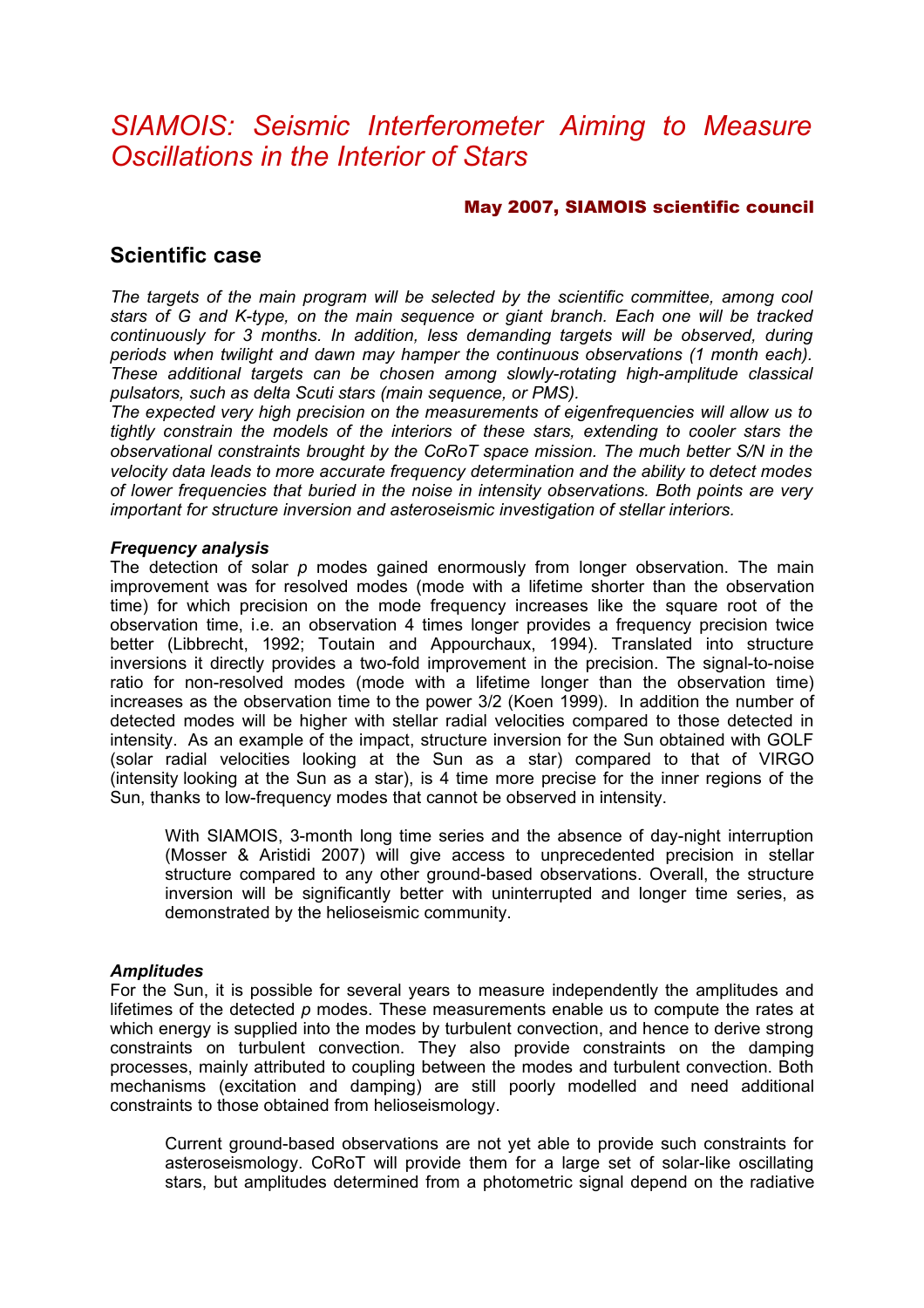losses of the oscillations in the outer layers of the star. The SIAMOIS Doppler signal, not sensitive to that effect, will yield a more precise determination of the amplitudes.

#### *Interior models: composition*

The observation of the exoplanet host star mu Ara (Bazot et al. 2005) gives an example of current limitations of ground-based oscillations. Stars with exoplanets present an average overmetallicity of ~ 0.2 dex compared to stars without planets (Gonzalez 1998; Santos et al. 2003), which may be due either to high initial metal content in the proto-stellar gas or to accretion of hydrogen-poor matter during the planetary formation process, or both. In the first case the stars should be completely overmetallic while in the second case the overmetallicity should be confined to the outer layers. For stars with masses around 1.1 M<sub>sun</sub>, there is a substantial difference between the two kinds of models: the completely overmetallic ones have a convective core while the accretion models do not. This difference could be detected from asteroseismology, through the small separations (Bazot and Vauclair 2004). Unfortunately, in spite of the very good SNR obtained with HARPS the precision on the eigenfrequencies available in single-site observation is limited and not sufficient to reach a clear conclusion.

A longer coverage with no diurnal interruption in the time series, such as only instruments like CoRoT and SIAMOIS can offer, is thus necessary to fully exploit the asteroseismic potential of stars with solar-like oscillations.

## *Red giants*

Asteroseismology gives also a unique opportunity to probe the interior of evolved stars. Red giants differ from main sequence stars because of their large radii, their extremely dense cores and the fact that they are in the hydrogen-shell burning phase. Detection of solar-like oscillation has been reported in few red giants (e.g. Frandsen et al. 2002, de Ridder et al. 2006). These stars have in fact an external convective envelope, where the excitation is located. They show oscillation amplitude of the order of few m/s (~20 cm/s for the Sun) and oscillation period of the order of few hours (around 5 min for the Sun). Despite the successful detections of solar-like oscillations mentioned above, the physical interpretation remains limited. Higher duty cycle and a longer time coverage are needed to fully exploit the seismic data. The recent results obtained by the MOST satellite on these kind of stars demonstrate the promise of extended time coverage and high duty cycle for red giant targets.

The gain in time coverage and in duty cycle obtained with SIAMOIS will allow us to make a big step forward for the seismic study of this kind of stars.

## *Delta Scuti*

Delta Scuti pulsators are variable stars representative of intermediate mass stars (1.5-2.5 Msun) in the Pre-Main Sequence, Main Sequence, and slightly Post-Main Sequence phases (Hydrogen shell-burning phase). They thus constitute ideal targets to study physical keyprocesses driving the main sequence phase (90% of the stellar life time), the 'initial conditions' inherited from the PMS phase, and the dramatic phase ending the main sequence phase, when core hydrogen exhaustion induces rapid and important changes in the structure of the stars on their way to the red giant branch. Among these key-processes, one can cite transport of angular momentum, of chemical species via large scale circulation vs gravitational settling balance, inertial extension of the chemical mixing beyond the classical limit of the convective core (overshooting process) with dramatic influence on the evolution time and age determination. Although these objects are traditionally fast rotators, several objects exist, showing low enough Vsini to constitute good targets for spectrometric measurements.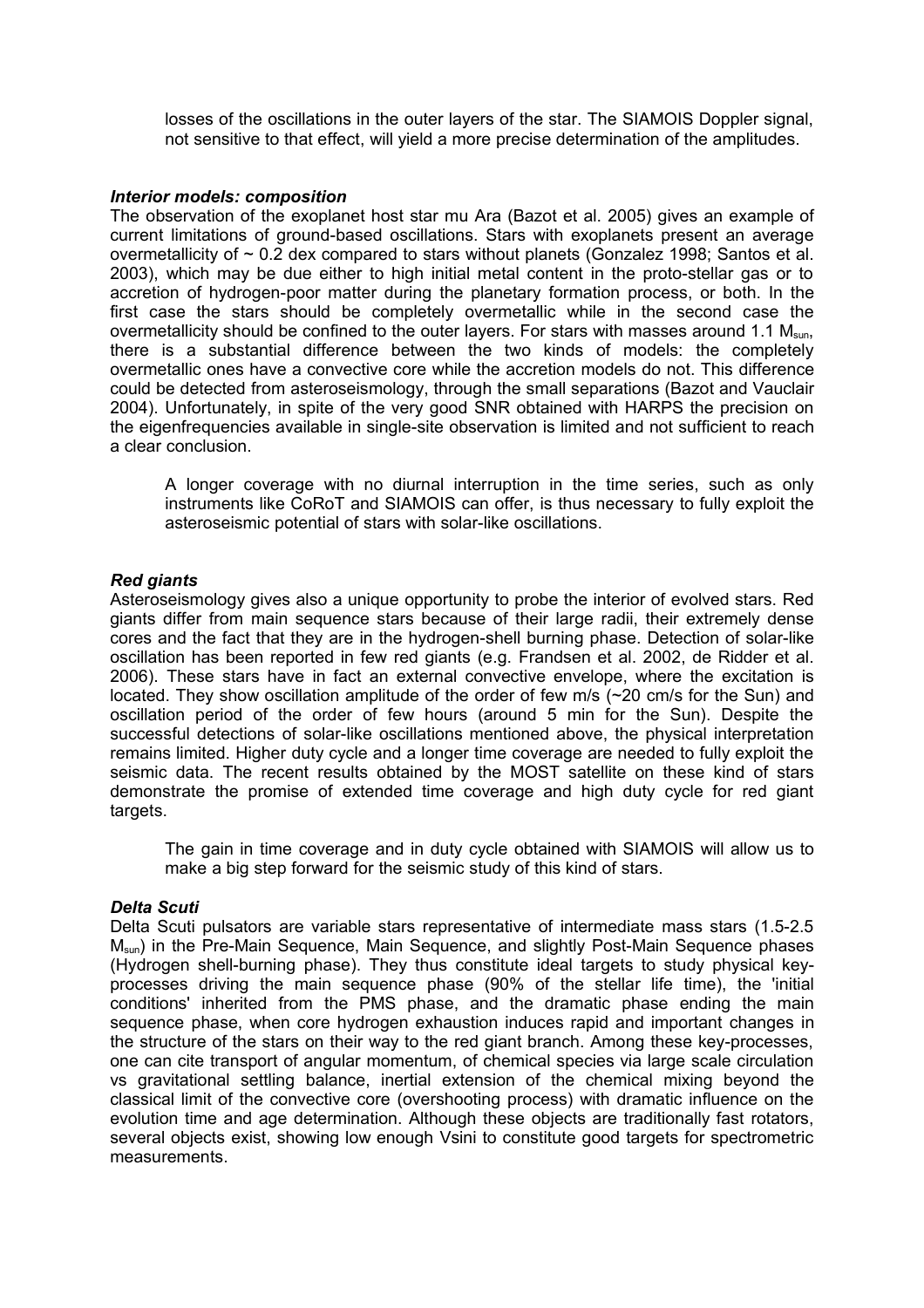For most of these objects, the expected noise level with SIAMOIS is much less than 10 m/s, which is ten times better than what is currently achieved in spectroscopy for these objects (see e.g. Rho Pup, Mathias et al (1997). In addition to this, the continuity and the duration will be a great advantage to help resolving beating modes, when the theoretical spectrum is too dense to be resolved by classical observations spanning only 2 or 3 weeks.

#### *Gamma Doradus*

Gamma Doradus stars are *g* mode pulsators, located on the main sequence between A7 and F5, and having periods of typically 1 day. Compared to the other groups of *g* mode stars, they are much more numerous and bright, rendering their study easier. Moreover, being close to the Sun on the Main Sequence, and although their envelope structure differ from solar, the studies of gamma Doradus stars can bring new insights into the structure of the deeper layers.

Spectroscopic studies show that rotation does not inhibit pulsation, since Vsini values for these stars vary between a few km/s and more than 100 km/s. Therefore, many low Vsini pulsators can be easily proposed as targets. The typical amplitudes are a few 100 m/s, which correspond to the actual detection threshold. No doubt that lower amplitude modes will be detected with SIAMOIS.

*RESULTS WITH SIAMOIS*

*SIAMOIS is the first ground-based project ensuring the essential property of asteroseismic observations: long and uninterrupted time series.*

*Six winterings with SIAMOIS will provide 6 long runs (3 months) with a duty cycle about 90 % on 6 bright targets, plus 12 runs (1 month) on secondary targets (red giant, delta Scuti, gamma Dor, beta Cep, PMS …) with a duty cycle better than 60 %.*

*With a second telescope, the number of targets will be doubled. The instrument is in fact initially designed to be fed with 2 scientific fibers, each fiber being coupled to a given telescope, for the simultaneous observation of 2 stars.*

*Compared to current ground-based observations, the gain is duty cycle and frequency resolution will provide very precise eigenfrequencies measurements, with a precision increased by a factor better than 5 compared to the rare available measurements. This translates to the same gain in precision for structure inversion. Modes amplitudes and lifetimes will be measured with an unprecedented precision.*

*Spectrometric measurements with SIAMOIS will yield complementary observables and measures to the CoRoT photometric observations. The better S/N in the velocity data obviously leads to more accurate frequency determination, especially at low frequency, for accurate stellar inversion.*

**Fig 1:** *HR diagram with observable targets at Dome C with SIAMOIS, with a SNR better than 6 after 5 days and 90% duty cycle. The maximum expected oscillation amplitudes are*